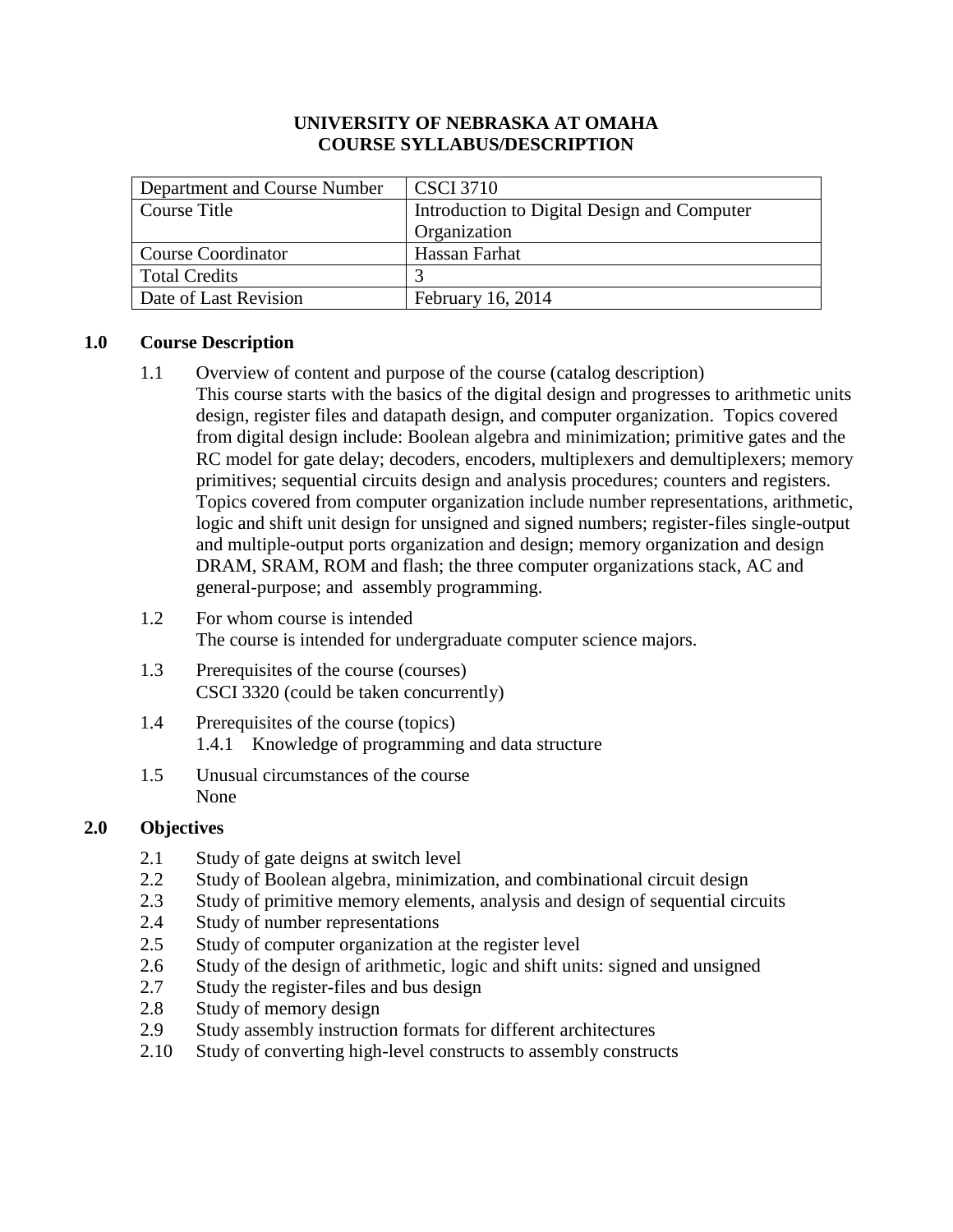# **3.0 Content and Organization**

|      | Coment and Organization                                                         | Contact hours       |
|------|---------------------------------------------------------------------------------|---------------------|
| 3.1  | Gate designs at the switch level                                                | 1                   |
| 3.2  | RC circuits and gate delays                                                     | $\overline{2}$      |
|      | 3.2.1 RC time constant and effect on transition time                            |                     |
|      | 3.2.2 Rise and fall time                                                        |                     |
|      | 3.2.3 Gate propagation delays                                                   |                     |
| 3.3  | Boolean algebra, minimization, and design                                       | $\overline{4}$      |
| 3.4  | Decoders, multiplexers, encoders and demultiplexers design                      | $\frac{2}{3}$       |
| 3.5  | Computer data representations                                                   |                     |
|      | 3.5.1 Unsigned and signed data                                                  |                     |
|      | Range of data<br>3.5.2                                                          |                     |
|      | Floating-point<br>3.5.3                                                         |                     |
| 3.6  | Computer arithmetic logic units efficient designs                               | 5                   |
|      | 3.6.1 Design of arithmetic units using multiplexers (programmable logic design) |                     |
|      | 3.6.2 Design of arithmetic units using minimization techniques (ASIC design)    |                     |
|      | Design of logic units<br>3.6.3                                                  |                     |
|      | Complexity of adder designs<br>3.6.4                                            |                     |
|      | Shifter design<br>3.6.5                                                         |                     |
|      | 3.6.5.1 The three forms of shifts: arithmetic, logic, rotate                    |                     |
|      | 3.6.6<br>Case study datapath ALU and shift unit design                          |                     |
|      | 3.6.6.1 Unsigned                                                                |                     |
|      | 3.6.6.2 Signed                                                                  |                     |
|      | 3.6.6.3 Status bits                                                             |                     |
| 3.7  | Sequential circuits                                                             | 3                   |
|      | 3.7.1 Primitive memory elements                                                 |                     |
| 3.8  | 3.7.2 Counters and Registers                                                    |                     |
| 3.9  | Sequential circuit design procedures and analysis<br>Register-Files             | $\overline{4}$<br>3 |
|      | Organization: single and multi-port input/output<br>3.9.1                       |                     |
|      | 3.9.2 Design                                                                    |                     |
| 3.10 | Datapath organization                                                           | 3                   |
|      | 3.10.1 AC based                                                                 |                     |
|      | 3.10.2 General purpose register based                                           |                     |
|      | 3.10.3 Cases study                                                              |                     |
|      | 3.10.3.1 Datapath design                                                        |                     |
|      | 3.10.3.2 Control word format                                                    |                     |
| 3.11 | Memory organization and design at gate and switch level                         | $\overline{4}$      |
|      | 3.11.1 SRAM                                                                     |                     |
|      | 3.11.2 DRAM                                                                     |                     |
|      | 3.11.3 ROM                                                                      |                     |
|      | 3.11.4 Flash memory                                                             |                     |
|      | 3.11.5 Case study:                                                              |                     |
|      | 3.11.5.1 SRAM design                                                            |                     |
| 3.12 | The three architectures                                                         | $\overline{2}$      |
|      | 3.12.1 Stack based                                                              |                     |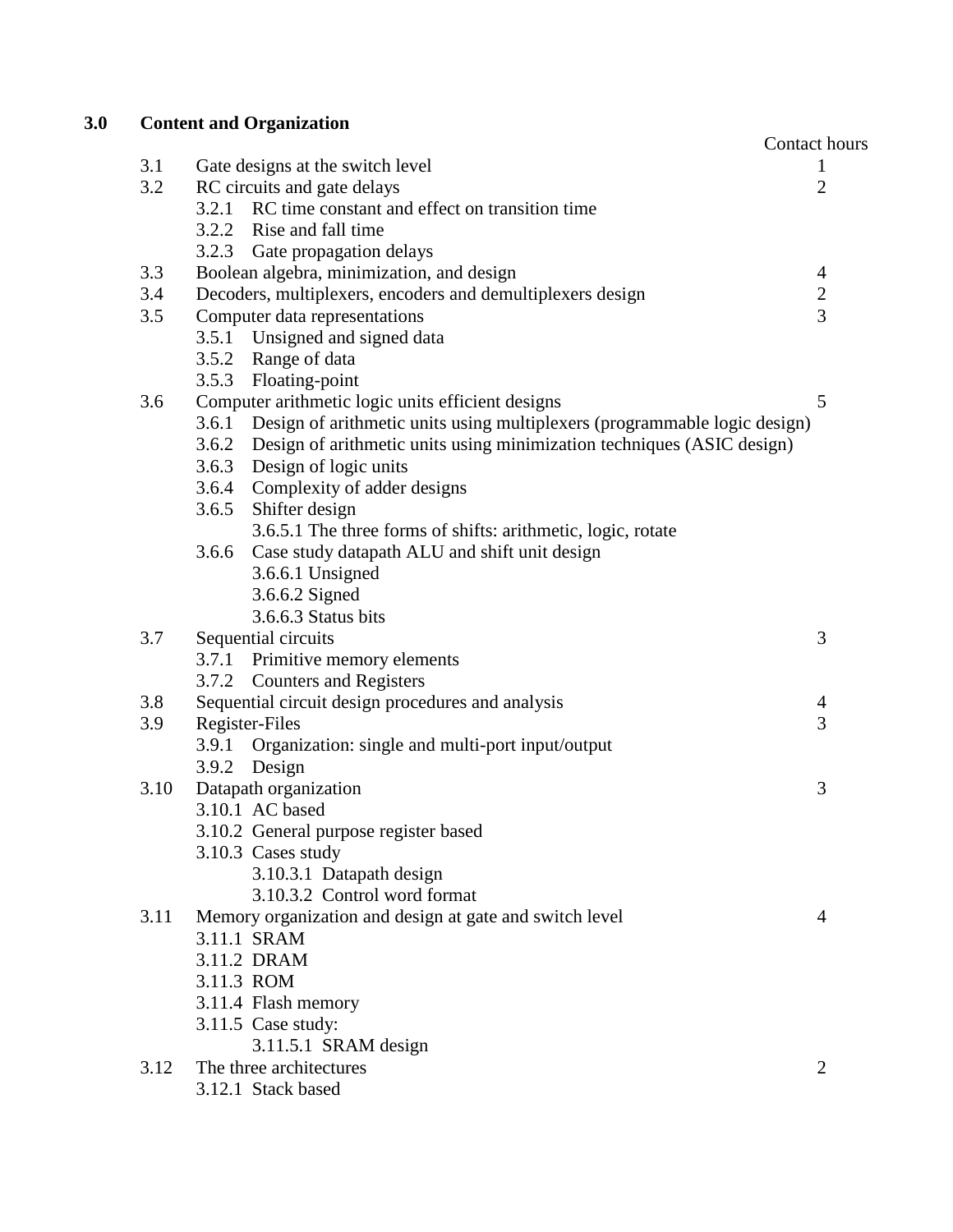- 3.12.2 AC based
- 3.12.3 General purpose register based
- 3.12.4 Instruction formats and fields
- 3.12.5 Addressing modes
- 3.12.6 The datapath and control unit registers
- 3.13 Register Transfer Language and realization 1
- 3.14 Sample computer organization 7
	- 3.14.1 Instruction codes
		- 3.14.2 Computer registers
		- 3.14.3 Machine instruction set
			- 3.14.3.1 Instruction set completeness
			- 3.14.3.2 Register-reference instructions
			- 3.14.3.3 Memory-reference instructions
			- 3.14.3.4 Input-output instructions
		- 3.14.4 Instruction cycle
			- 3.14.4.1 Fetch, decode and execute
		- 3.14.5 Designer view and user view of accessible registers
		- 3.14.6 Assembly language and translation to binary
			- 3.14.6.1 Simple programs
				- 3.14.6.1.1 add, subtract and store
				- 3.14.6.1.2 logic and shift
			- 3.14.6.2 Converting high-level constructs to assembly
				- 3.14.6.2.1 If-then-else programs
				- 3.14.6.2.2 Loop programs
				- 3.14.6.2.3 Multiplication programs

## **4.0 Teaching Methodology**

4.1 Methods to be used

The primary teaching methods will be lecture, in-class demonstrations, and lab assignments.

4.2 Student role in the course

The student will attend lectures and demonstration, participate in discussion on assigned readings, complete assigned homework, and complete required examinations

4.3 Contact hours

Three hours per week

#### **5.0 Evaluation**

5.1 Type of student projects that will be the basis for evaluating student performance, specifying distinction between undergraduate and graduate, if applicable. For Laboratory projects, specify the number of weeks spent on each project).

Students will complete a sequence of case studies that are tailored towards realization of the different units of computer architecture. This is in addition to quizzes and examinations.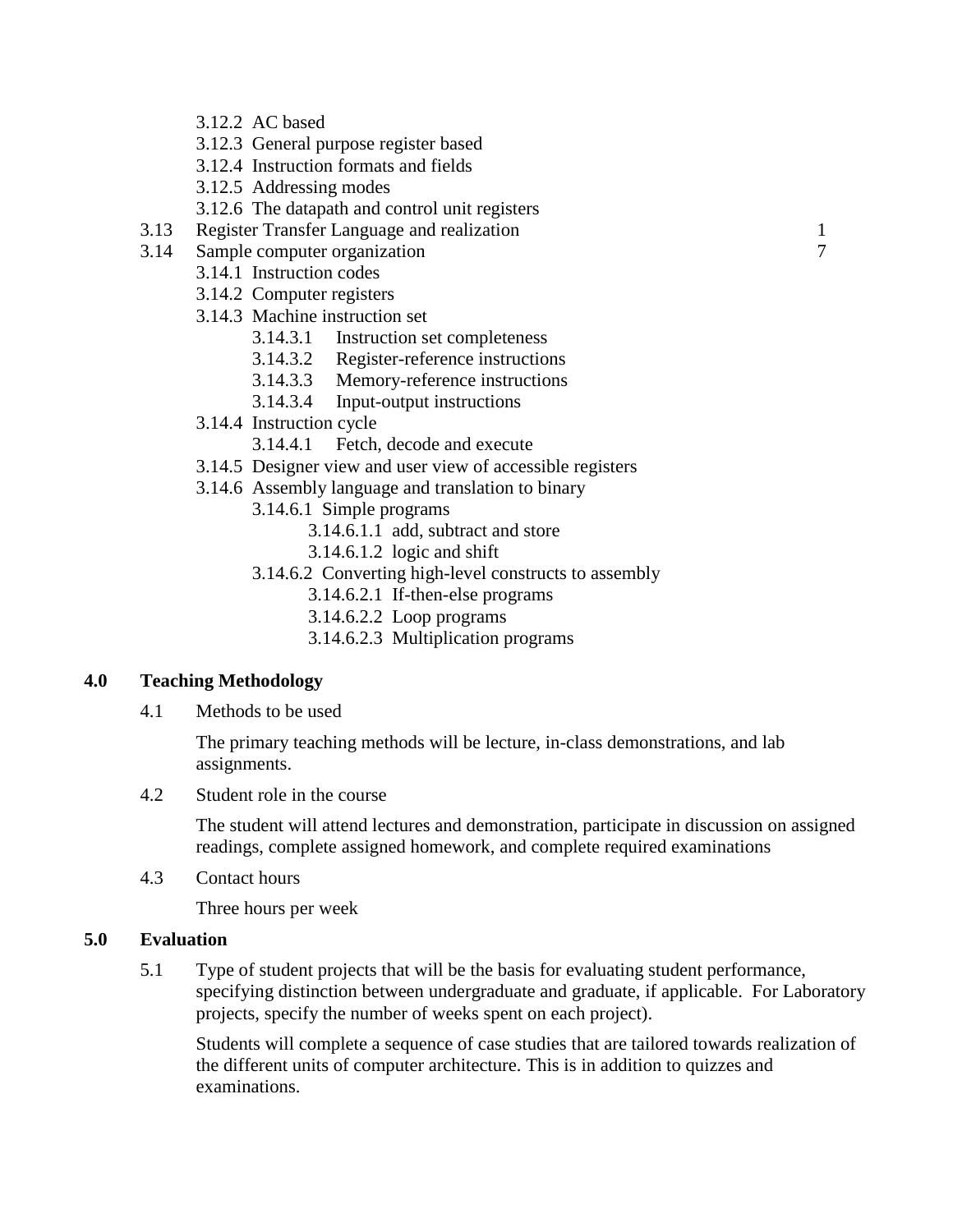5.2 Basis for determining the final grade (Course requirements and grading standards) specifying distinction between undergraduate and graduate, if applicable.

| Component                 | Grading |
|---------------------------|---------|
| Exams                     | 80%     |
| Homework/ Lab Assignments | 15%     |
| Participation             | 5%      |

5.3 Grading scale and criteria.

| Points  | Grade        |
|---------|--------------|
| 97-100% | $A+$         |
| 93-96%  | $\mathsf{A}$ |
| 90-92%  | $A-$         |
| 87-89%  | $_{\rm B+}$  |
| 83-86%  | B            |
| 80-82%  | $B-$         |
| 77-79%  | $C_{\pm}$    |
| 73-76%  | C            |
| 70-72%  | $C-$         |
| 67-69%  | D+           |
| 63-66%  | D            |
| 60-62%  | D            |
| 0-59%   | F            |
|         |              |

#### **6.0 Resource Material**

- 6.1 Textbooks and/or other required readings used in course See 6.4 for possible texts
- 6.2 Other suggested reading materials, if any

Handouts on RC circuits

6.3 Other sources of information

None

- 6.4 Current bibliography of resource for student's information
	- 6.4.1 M. Mano, *Computer System Architecture*, 3rd Edition*,* Prentice Hall, 1993.
	- 6.4.2 H. Farhat, *Digital Computer Design and Organization*, Pearson Custom Publishing, 2000
	- 6.4.3 J. Hayes, *Introduction to Digital Logic Design*, Addison-Wesley, 1993.
	- 6.4.4 R. Tocci and N. Widmer G. Moss, *Digital Systems Principles and Applications*, Prentice Hall, 3<sup>rd</sup> edition, 2008
	- 6.4.5 A. Clements, *The Principles of Computer Hardware*, 3rd edition, Oxford, 2000.
	- 6.4.6 G. Karam and J. Bryant, *Principles of* Computer *Systems*, Prentice Hall, 1992
	- 6.4.7 M. Morris Mano and Michael D. Ciletti, *Digital Design*, 4th edition,Prentice Hall, 2007
	- 6.4.8 M. Morris Mano and C. Kime, *Logic and Computer Design Fundamentals*, 4th edition, Prentice Hall, 2008.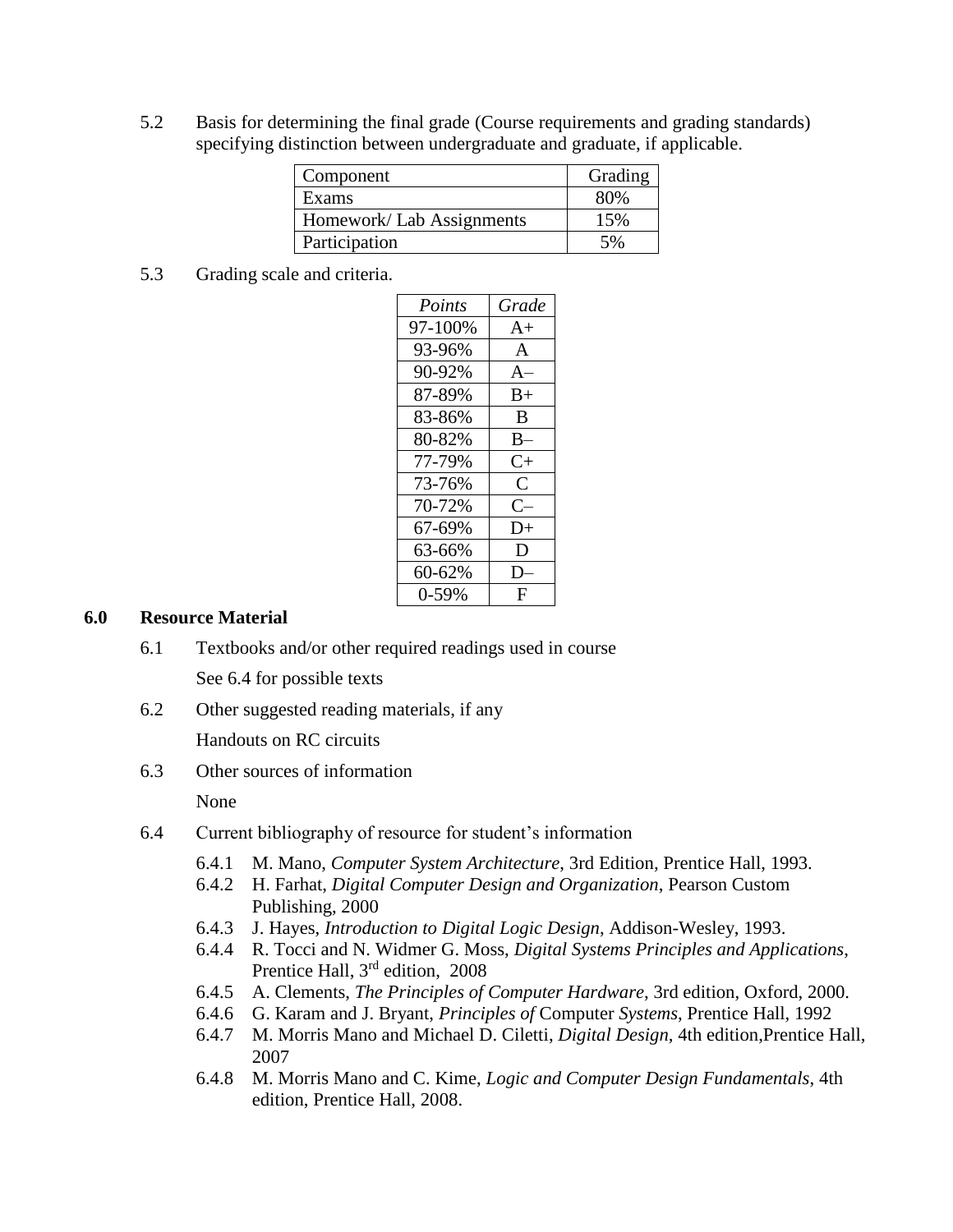- 6.4.9 Daniel D. Gajski, *Principles of Digital Design*, Prentice Hall, 1997
- 6.4.10 Victor P. Nelson, H. Troy Nagle, Bill D. Carroll, David Irwin, *Digital Logic Circuit Analysis and Design*, Prentice Hall, 1995
- 6.4.11 Ken Coffman, *Real World FPGA Design with Verilog*, Prentice Hall, 2000
- 6.4.12 John Vyemura, *A first course in Digital System Design*, Brook/Cole Publishing, 2000
- 6.4.13 John Wakerly, *Digital Design Principles and Practices*, Prentice Hall, 4<sup>th</sup> edition, 2008
- 6.4.14 Steve Waterman, *Digital Logic Simulation with CPLD Programming*, Prentice Hall, 2003
- 6.4.15 William Stallings, *Computer Organization and Architecture: Designing for Performance,* 6th edition, Prentice Hall, 2003.
- 6.4.16 Randal E. Bryant, David R. O'Hallaron, *Computer Systems: A Programmer's Perspective*, Prentice Hall, 2003
- 6.4.17 G. Karam and J. Bryant, *Principles of* Computer *Systems*, Prentice Hall, 1992.
- 6.4.18 J. Carpinelli, *Computer Systems* Organization *and Architecture*, Addison-Wesley, 2001.
- 6.4.19 V. Hamacher, Z. Vranesic and S. Zaky, *Computer Organization*, 4th edition, McGraw-Hill, 1996.
- 6.4.20 V. Heuring and H. Jordan, *Computer System Design and Architecture*, Addison-Wesley, 1997.
- 6.4.21 J. Hayes, *Computer Architecture* and *Organization* 3rd edition, McGraw-Hill, 1998.
- 6.4.22 M. Murdocca and V. Heuring, *Principles of Computer Architecture*, Prentice Hall, 2000.
- 6.4.23 J. Hennessy and D. Patterson, *Computer Architecture: A Quantitative Approach*, 2nd edition, Morgan Kaufmann, 1996.
- 6.4.24 J. Hennessy and D. Patterson, *Computer Organization and Design: The Hardware/Software Interface*, 3rd edition, Morgan Kaufmann, 2007.
- 6.4.25 W. Stallings, Computer *Organization and Architecture: Designing for Performance, 7th Edition*, Prentice Hall, 2007
- 6.4.26 Andrew S. Tanenbaum, *Structured Computer Organization*, 5th edition, Prentice Hall, 2006.
- 6.4.27 James Evans, *Itanium Architecture for Programmers: Understanding 64-Bit Processors and EPIC Principles*, Prentice Hall 2003.
- 6.4.28 N. Weste and D. Harris, "CMOS VLSI Design: A Circuits and Systems Perspective 4<sup>th</sup> edition", Addison Wesley, 2011.
- 6.4.29 S. Brown and Z. Vranesic, *"Fundamentals of Digital Logic with VHDL Design*  with CD-ROM, 3<sup>rd</sup> edition", McGraw-Hill, 2009.
- 6.4.30 T. Floyd, "Digital Fundamentals: A System Approach", Prentice Hall, 2013.
- 6.4.31 W. Kleitz, "Digital Electronics A Practical Approach with VHDL, 9<sup>th</sup> edition", Prentice Hall, 2012.
- 6.4.32 M. Mano and M. Cilette, "Digital Design,  $5<sup>th</sup>$  edition", Prentice Hall, 2013.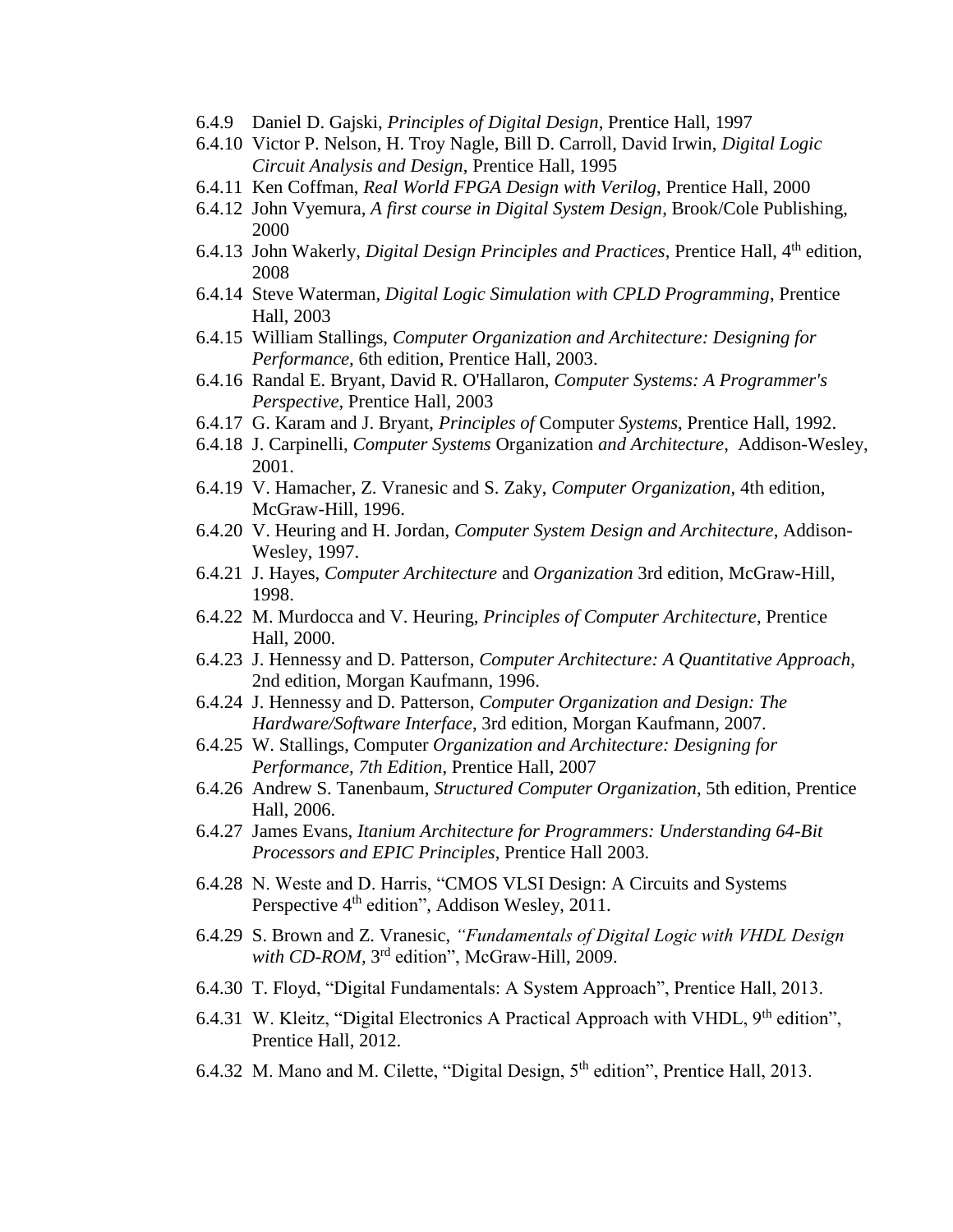- 6.4.33 R. Tocci, N. Widmer and G. Moss, "Digital Systems Principles and Applications, 11<sup>th</sup> edition", Prentice Hall, 2011.
- 6.4.34 J. Hennessy and D. Patterson, "Computer Architecture: A Quantitative Approach 5<sup>th</sup> Edition", Morgan Kaufmann, 2011.
- 6.4.35 D. Harris and S. Harris, "Digital Design and computer Architecture", 2nd edition, Morgan Kaufman, 2013.
- 6.4.36 D. Patterson and J. Hennessy, "Computer Organization and Design, Revised 4<sup>th</sup> edition", Morgan Kaufmann, 2011.

#### **7.0 Computing Science Accreditation Board Category Content (class time in hours)**

| <b>CSAB Category</b>                          | Core | Advanced |
|-----------------------------------------------|------|----------|
| Data Structures                               |      |          |
| <b>Computer Organization and Architecture</b> | 35   |          |
| Algorithm and Software Design                 |      |          |
| <b>Concepts of Programming Languages</b>      |      |          |

#### **8.0 Oral and Written Communications**

Every student is required to submit at least  $\_\_0$  written reports (not including exams, tests, quizzes, or commented programs) to typically \_\_\_\_\_ pages and to make \_\_\_0\_\_ oral presentations of typically \_\_\_0\_\_ minutes duration. Include only material that is graded for grammar, spelling, style, and so forth, as well as for technical content, completeness, and accuracy.

#### **9.0 Social and Ethical Issues**

No coverage

#### **10.0 Theoretical content**

The course is considers theoretical aspects of Boolean algebra, and finite state machine design and minimization.

#### **11.0 Problem analysis**

The course is an introduction to computer architecture. As a result, design problems from Register Transfer Languages are analyzed. The designed solutions are considered in the analysis aspect of the design.

#### **12.0 Solution design**

The solution design includes translating the word problem into a formal description in the context of state machines, ASM charts, and microoperations realization.